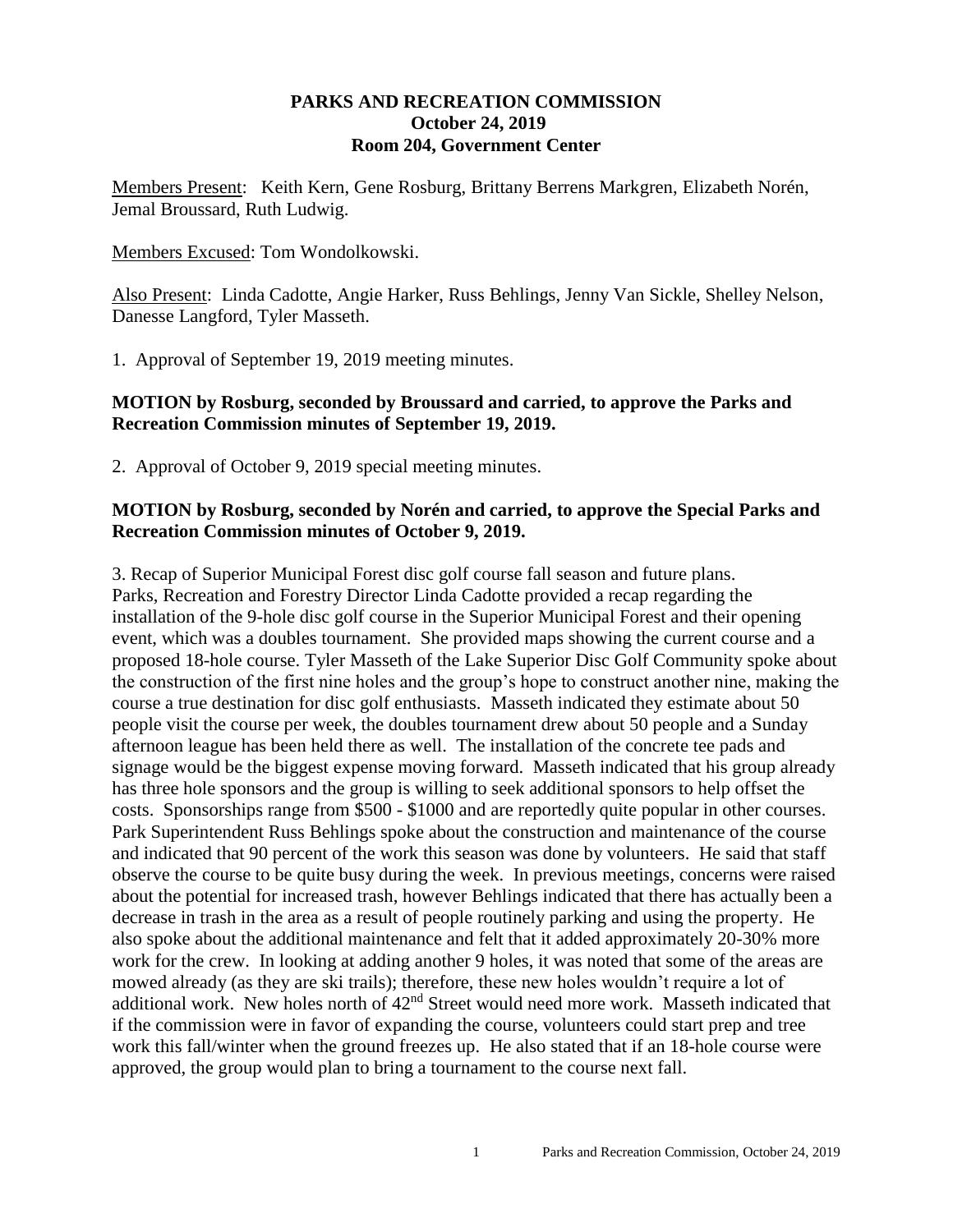## **MOTION by Kern, seconded by Norén and carried, to approve continuing with the construction of the next nine holes of the Superior Municipal Forest disc golf course, with upgrades as presented, and proceed with pursuing sponsorships.**

4. Memorial bench in Hammond Park honoring the "Park Warriors."

Cadotte indicated that a City Councilor along with citizens (via Facebook) made a request for a bench to honor some members of the "Park Warriors" group that have passed away, with one individual being Joanie Peters, who headed up the group. Cadotte reviewed the Parks  $\&$ Recreation Naming policy highlighting the following sections: "1. The Parks & Recreation Commission's first priority will be to recommend the Tribute Tree Program as a means of recognition (it was noted that a tree was planted in Peter's memory in Hammond Park). 2. The use of a memorial plaque, bench, or other item may be considered at the discretion of the Parks & Recreation Commission; however, they should be used sparingly. The design, cost, placement, and care of the item will be mutually agreed upon by the Parks & Recreation division and the party making the request, with the division having the final authority in any dispute." Daneese Langford was present and spoke about her friend Joanie Peters and the great contribution Joanie made by volunteering to clean up the parks in the city. Langford is very much in favor of a bench. There was discussion about who would pay for the bench. The estimated cost would be between \$750 - \$1500 depending on the type selected. There were also questions about who the bench would be in memory of, Peters or the "Park Warriors." Since the Councilor and those asking for the bench were not present at the meeting, the commission decided to table the item to the next meeting to get more information from those making the request.

# **MOTION by Kern, seconded by Rosburg and carried, to table the Memorial bench in Hammond Park honoring the "Park Warriors."**

5. Final ordinance amending City Code Sec 86-16 "smoking prohibited" (as approved at the Special Parks & Rec Commission meeting on October 9, 2019).

The final redlined draft of the recommended ordinance was distributed with the agenda packet. Councilor Ludwig was unable to attend the last two meetings where the ordinance was discussed and she voiced her disappointment with it indicating that it does not go far enough.

## **MOTION by Berrens Markgren, seconded by Rosburg and carried, to approve the final ordinance amending City Code Sec 86-16 "smoking prohibited."**

6. Relocation of gate at  $44<sup>th</sup>$  Avenue East (was referred back to  $10/16/19$  Public Works Committee from 10/01/19 Council meeting).

Cadotte recapped the history of this area indicating that most of it is not city property; however, it has long been a dumping ground that the city has cleaned up. It is also a popular area for residents to duck hunt, ice fish and access Allouez Bay for ice racing events. The Power Squadron reportedly has an agreement with BNSF granting them permission to gate off and use a specific area. Cadotte has left a number of messages with Bunge Corporation, the property owner, but connecting with them has proven to be difficult. Staff have also requested a copy of the agreement that the Power Squadron has with BNSF to determine parcels and permissions. A discussion with the property owner is needed and the City also needs to see the agreement between the Power Squadron and BNSF before proceeding. Additionally, Cadotte added that she has been contacted by the Lake Superior Ice Racing Association president Mark Androsky. He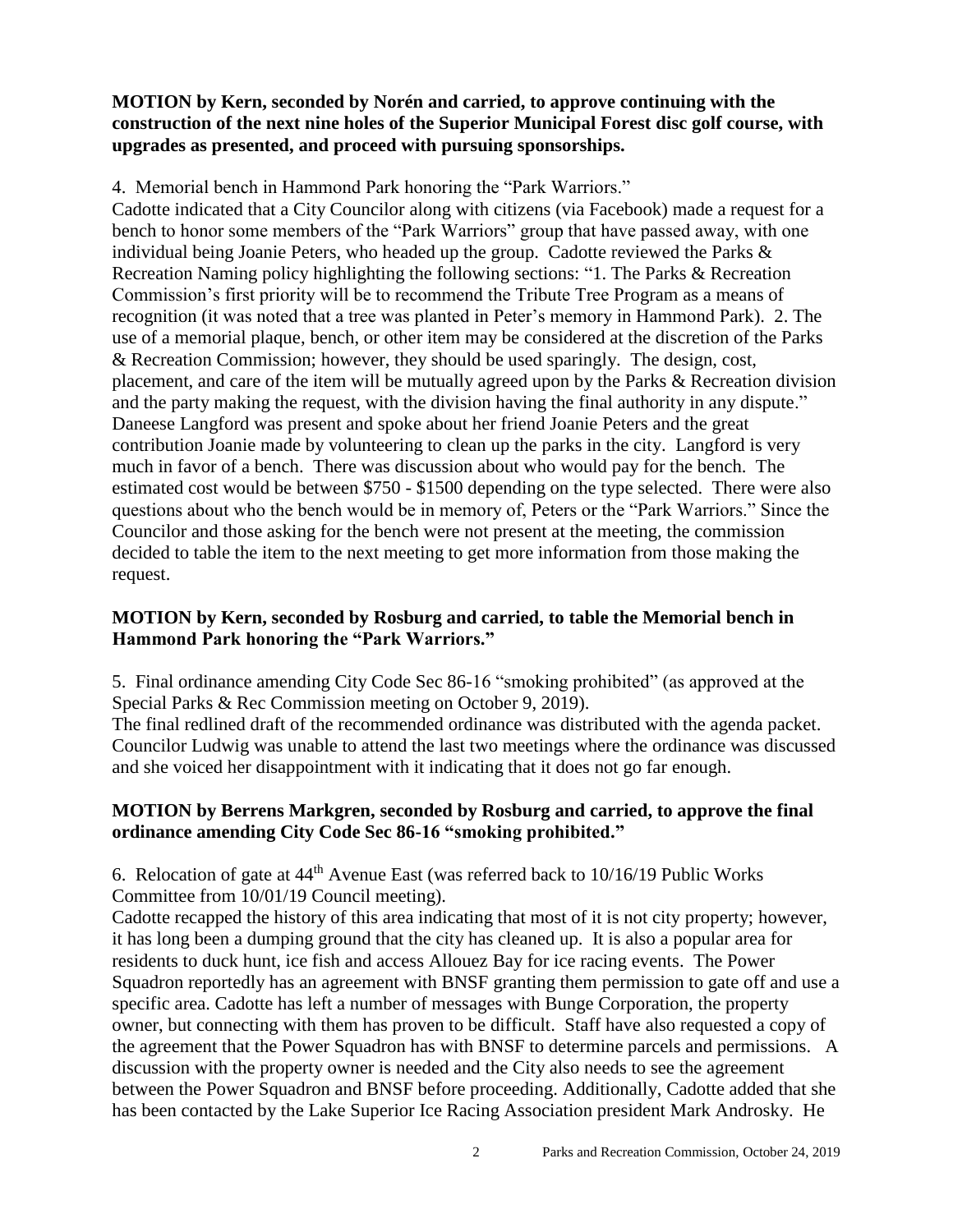indicates the group would be able to access Allouez Bay via the Wisconsin Point boat launch, if this issue is not resolved by the time racing starts.

## **MOTION by Rosburg, seconded by Kern and carried, to table the relocation of gate at 44th Avenue East.**

### 7. Zagster hibernation November 15 – April 15.

Cadotte distributed and recapped Zagster statistics regarding rides, memberships, etc. She indicated that Zagster recommends hibernation November 15 – April 15; however, Mayor Paine has requested alternate hibernation dates of December 1 – April 1. Potential weather relating issues were discussed, i.e. the need to shovel the stations if we get snow and previous bike mechanic concerns about weather related bike damage. Some commissioners felt that a difference in two weeks on the hibernation dates was not an issue. It was also mentioned that last year's hibernation was done by gradually pulling  $2 - 3$  bikes at a time which meant that there were a couple of bikes at each station until the final hibernation date of November  $30<sup>th</sup>$ .

### **MOTION by Kern, seconded by Broussard and carried, to approve the Zagster hibernation dates of November 15 – April 15 (Ludwig and Norén voted no).**

#### 8. Review of outdoor skating rinks.

Cadotte handed out statistics regarding the costs of maintaining the city ice rinks for the past two seasons. Behlings spoke about the extensive staff time involved in rink maintenance due to the methods/staff needed to clear hockey rinks. He also mentioned that rink work must be set aside when it snows, as the department must first clear snow from city parking lots (13 of them), paths (15) and safe routes to school. With the increase in snow clearing responsibilities, the department must look at prioritizing rinks. Cadotte shared the good news that Superior Amateur Hockey Association (SAHA) has agreed to adopt one rink this year. They are considering Pattison or Billings Park. The non-flooding of the Veteran's rink was also discussed. This is a non-staffed rink with no warming shack, near the Boys & Girls Club. This closure was recommended two years ago, but 10<sup>th</sup> district Councilor Esther Dalbec was opposed. The staff at the Boys and Girls Club at the time were not opposed to the closure citing lack of use and their preference that the area would be drier in the spring for the members to use for other sports. Cadotte confirmed with the Club that this continues to be their position. They also indicated they have a club in the Heritage Sports Center in Duluth, which has indoor ice for their use if they decide to offer skating to their members. Behlings spoke about the flooding of Veteran's rink indicating staff have to close down Catlin Avenue to flood from a hydrant across the avenue. The DTA (Duluth Transit Authority) complains about this as it disrupts their bus routes. In addition, staff do not observe many skating tracks on the rink, but rather see more snowmobile tracks. It was suggested that Wade Bowl is not far from Veteran's and there is a staffed, warming shack at that location, which offers a hockey and pleasure rink. Another item discussed by Cadotte and Behlings was making improvements to the bases of the rinks, as was done in South Superior, which makes for more efficient flooding and water savings. This is on the department's list to complete, however other projects have taken precedence this year.

#### **MOTION by Kern, seconded by Norén and carried, to approve closing Veteran's ice rink.**